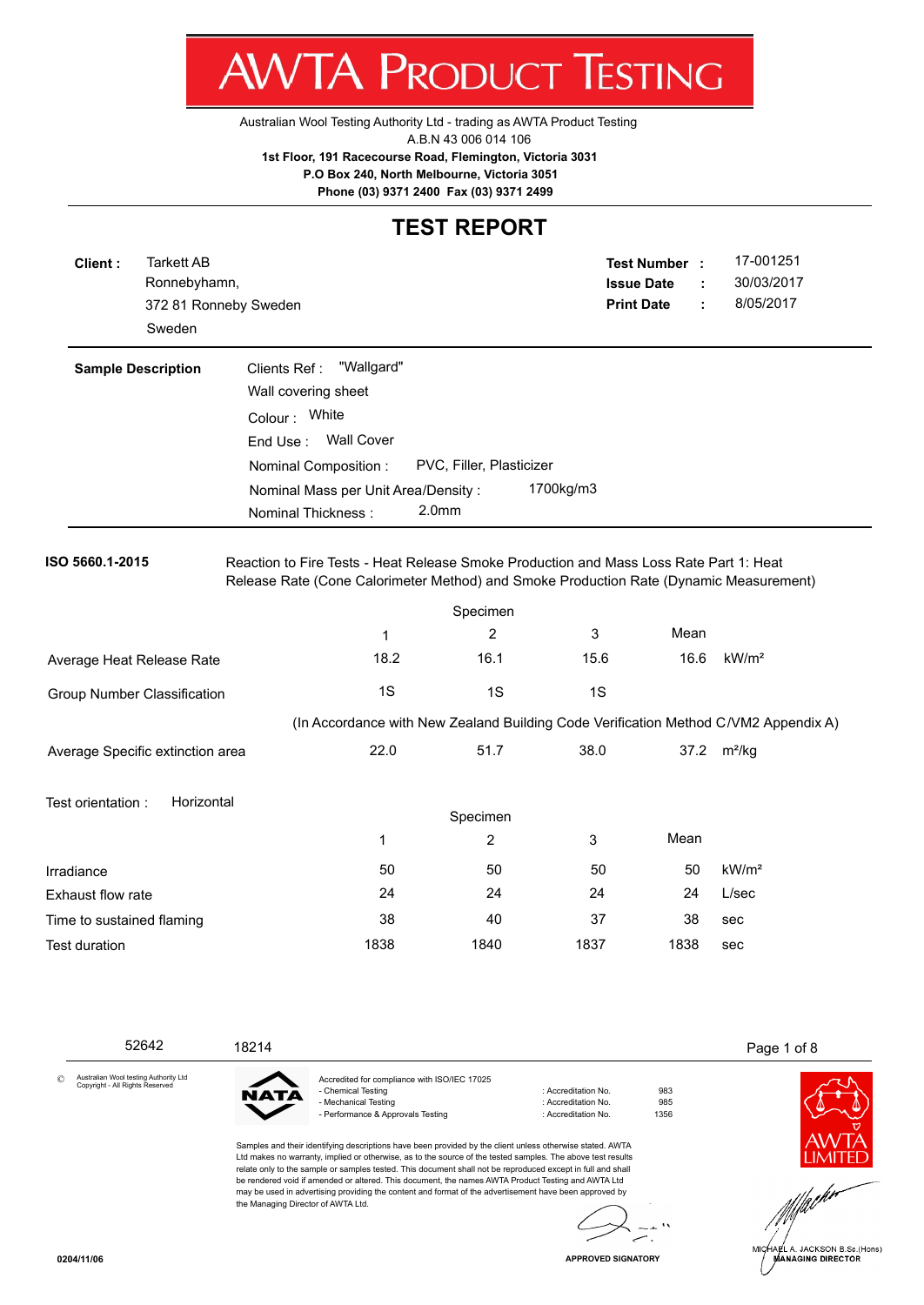Australian Wool Testing Authority Ltd - trading as AWTA Product Testing A.B.N 43 006 014 106 **1st Floor, 191 Racecourse Road, Flemington, Victoria 3031 P.O Box 240, North Melbourne, Victoria 3051**

**Phone (03) 9371 2400 Fax (03) 9371 2499**

#### **TEST REPORT**

| Client:                   | <b>Tarkett AB</b><br>Ronnebyhamn,<br>372 81 Ronneby Sweden<br>Sweden |       |       |       | <b>Test Number:</b><br><b>Issue Date</b><br><b>Print Date</b><br>÷ | 17-001251<br>30/03/2017<br>8/05/2017 |  |
|---------------------------|----------------------------------------------------------------------|-------|-------|-------|--------------------------------------------------------------------|--------------------------------------|--|
|                           | Peak heat release after ignition                                     | 59.6  | 66.1  | 59.4  | 61.7                                                               | kW/m <sup>2</sup>                    |  |
| Average heat at 60 s      |                                                                      | 49.6  | 53.0  | 48.5  | 50.4                                                               | kW/m <sup>2</sup>                    |  |
| Average heat at 180 s     |                                                                      | 48.3  | 48.1  | 46.1  | 47.5                                                               | kW/m <sup>2</sup>                    |  |
| Average heat at 300 s     |                                                                      | 39.2  | 36.0  | 37.0  | 37.4                                                               | kW/m <sup>2</sup>                    |  |
| Total heat released       |                                                                      | 32.8  | 28.9  | 28.1  | 29.9                                                               | MJ/m <sup>2</sup>                    |  |
|                           | Average effective heat of combustion                                 | 7.9   | 7.0   | 7.0   | 7.3                                                                | MJ/kg                                |  |
| Initial thickness         |                                                                      | 8.0   | 8.0   | 8.0   | 8.0                                                                | mm                                   |  |
| Initial mass              |                                                                      | 119.8 | 119.3 | 119.4 | 119.5                                                              | g                                    |  |
| Mass remaining            |                                                                      | 85.5  | 85.5  | 86.0  | 85.6                                                               | g                                    |  |
|                           | Mass percentage pyrolysed                                            | 28.7  | 28.3  | 28.0  | 28.3                                                               | $\%$                                 |  |
| Mass loss                 |                                                                      | 34.3  | 33.8  | 33.4  | 33.9                                                               | g                                    |  |
| Average rate of mass loss |                                                                      | 2.3   | 2.3   | 2.2   | 2.3                                                                | $g/m2$ .s                            |  |

These test results relate only to the behaviour of the product under the conditions of the test, they are not intended to be the sole criterion for assessment of performance under real fire conditions.

Tests were conducted with a wire grid placed over the sample during testing . This was done to contain intumescing sample within the sample holder.

Samples were loose laid onto a substrate of 6mm thick cement sheeting prior to testing.

Note: All calculations are based on ignition + 30 minutes.

52642 18214 Page 2 of 8

Australian Wool testing Authority Ltd Copyright - All Rights Reserved ©

JATA

the Managing Director of AWTA Ltd.

Accredited for compliance with ISO/IEC 17025 - Chemical Testing in a metal of the control of the control of the control of the control of the 983 - Mechanical Testing : Accreditation No. 595<br>- Performance & Approvals Testing : Accreditation No. 61356 - Performance & Approvals Testing : Accreditation No.

JACKSON B.Sc.(Hons) **ÍANAGING DIRECTOR** 



**0204/11/06**

**APPROVED SIGNATORY**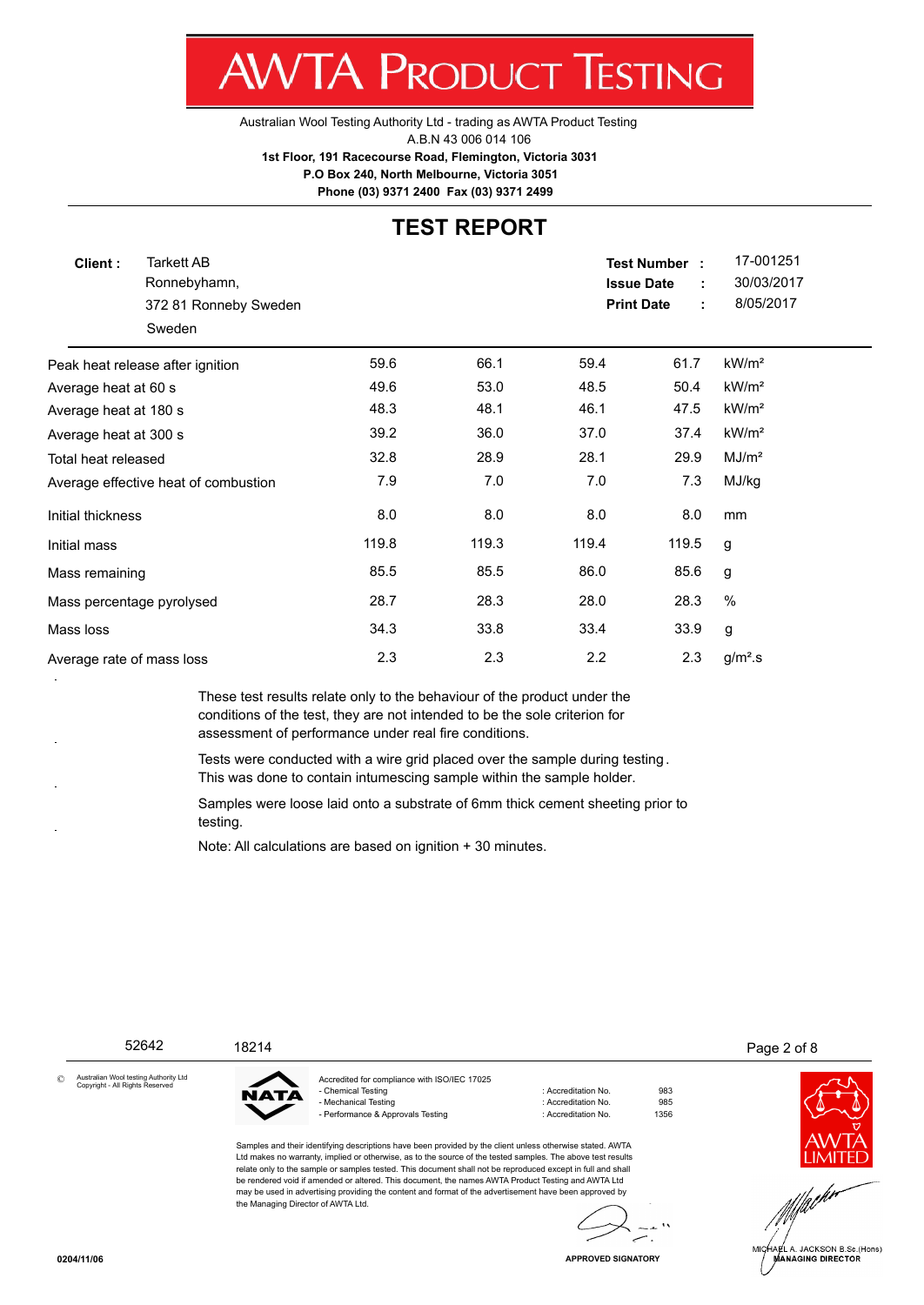Australian Wool Testing Authority Ltd - trading as AWTA Product Testing A.B.N 43 006 014 106

**1st Floor, 191 Racecourse Road, Flemington, Victoria 3031**

 **P.O Box 240, North Melbourne, Victoria 3051**

**Phone (03) 9371 2400 Fax (03) 9371 2499**

#### **TEST REPORT**

| Client: | Tarkett AB            | Test Number :     |    | 17-001251  |
|---------|-----------------------|-------------------|----|------------|
|         | Ronnebyhamn,          | <b>Issue Date</b> |    | 30/03/2017 |
|         | 372 81 Ronneby Sweden | <b>Print Date</b> | ٠. | 8/05/2017  |
|         | Sweden                |                   |    |            |

#### **Specimen :** 1



JACKSON B.Sc.(Hons) **ANAGING DIRECTOR**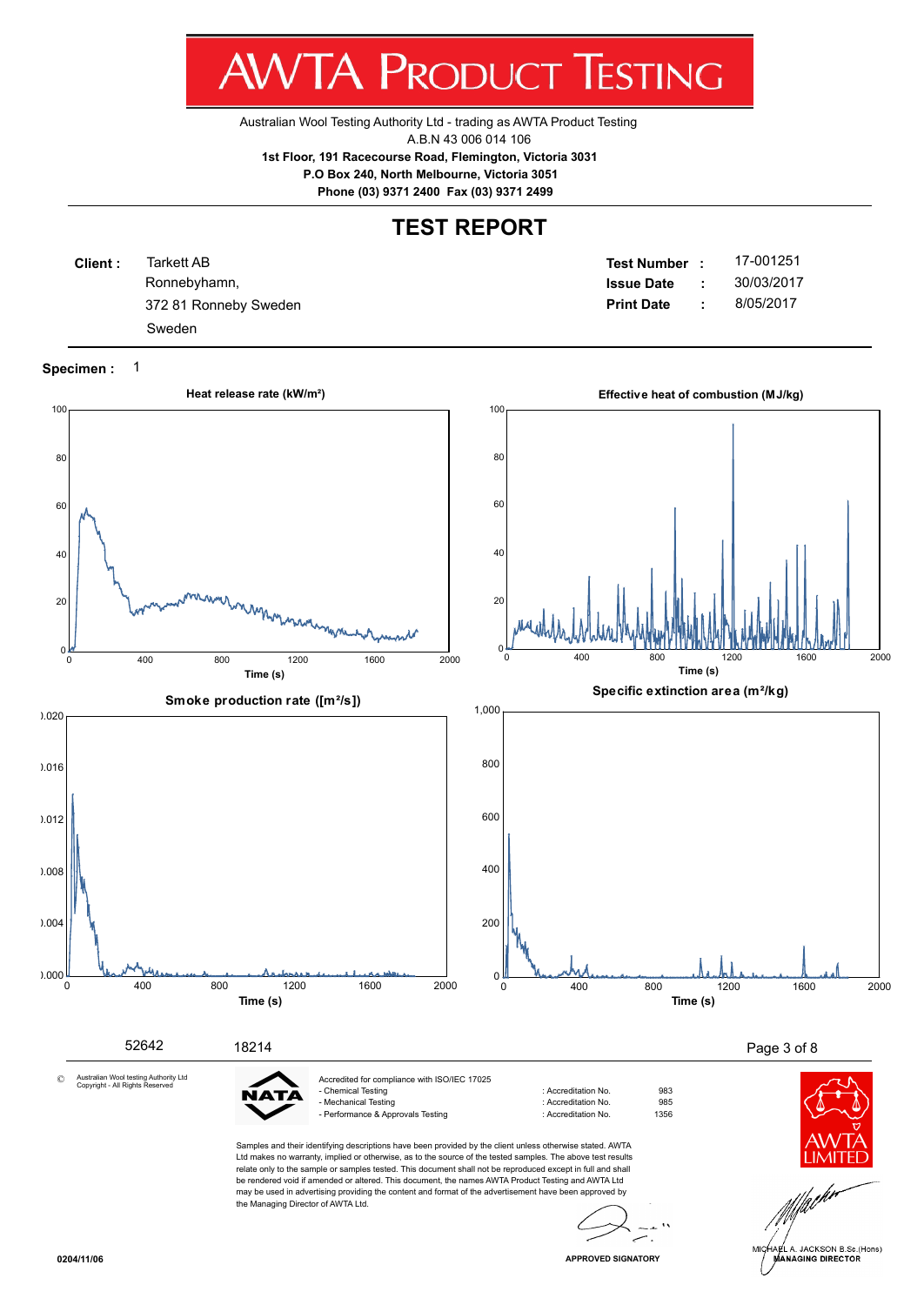Australian Wool Testing Authority Ltd - trading as AWTA Product Testing A.B.N 43 006 014 106

**1st Floor, 191 Racecourse Road, Flemington, Victoria 3031**

 **P.O Box 240, North Melbourne, Victoria 3051**

**Phone (03) 9371 2400 Fax (03) 9371 2499**

### **TEST REPORT**

**Client :** Ronnebyhamn, Tarkett AB Sweden

**Test Number : Issue Date :** 17-001251 372 81 Ronneby Sweden **Print Date :** 8/05/2017 30/03/2017

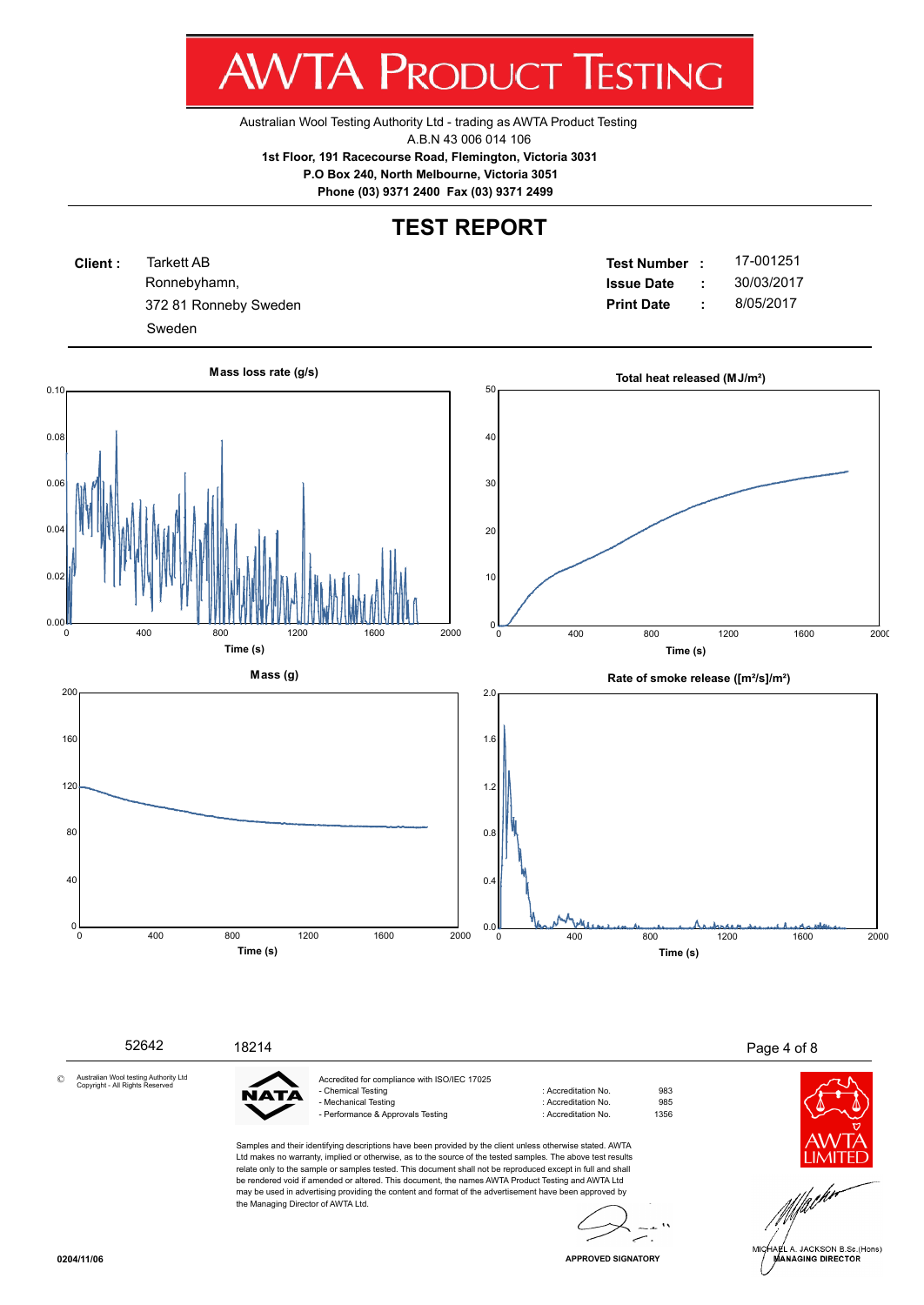Australian Wool Testing Authority Ltd - trading as AWTA Product Testing A.B.N 43 006 014 106

**1st Floor, 191 Racecourse Road, Flemington, Victoria 3031**

 **P.O Box 240, North Melbourne, Victoria 3051**

**Phone (03) 9371 2400 Fax (03) 9371 2499**

#### **TEST REPORT**

| Client: | Tarkett AB<br>Test Number :                |     | 17-001251  |
|---------|--------------------------------------------|-----|------------|
|         | Ronnebyhamn,<br><b>Issue Date</b>          |     | 30/03/2017 |
|         | <b>Print Date</b><br>372 81 Ronneby Sweden | -11 | 8/05/2017  |
|         | Sweden                                     |     |            |

#### **Specimen :** 2

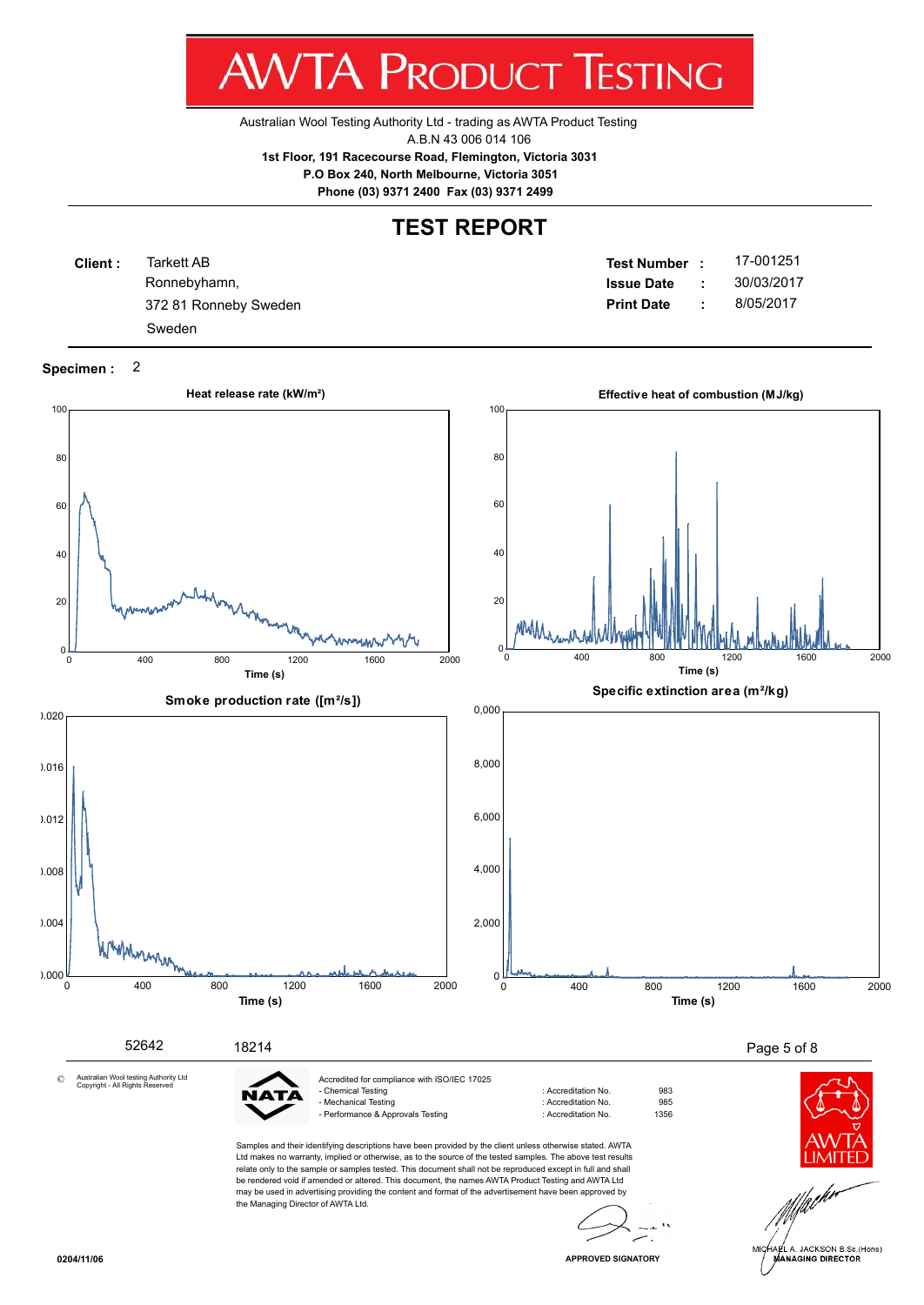Australian Wool Testing Authority Ltd - trading as AWTA Product Testing A.B.N 43 006 014 106

**1st Floor, 191 Racecourse Road, Flemington, Victoria 3031**

 **P.O Box 240, North Melbourne, Victoria 3051**

**Phone (03) 9371 2400 Fax (03) 9371 2499**

### **TEST REPORT**

**Client :** Ronnebyhamn, Tarkett AB Sweden

**Test Number : Issue Date :** 17-001251 372 81 Ronneby Sweden **Print Date :** 8/05/2017 30/03/2017



**APPROVED SIGNATORY**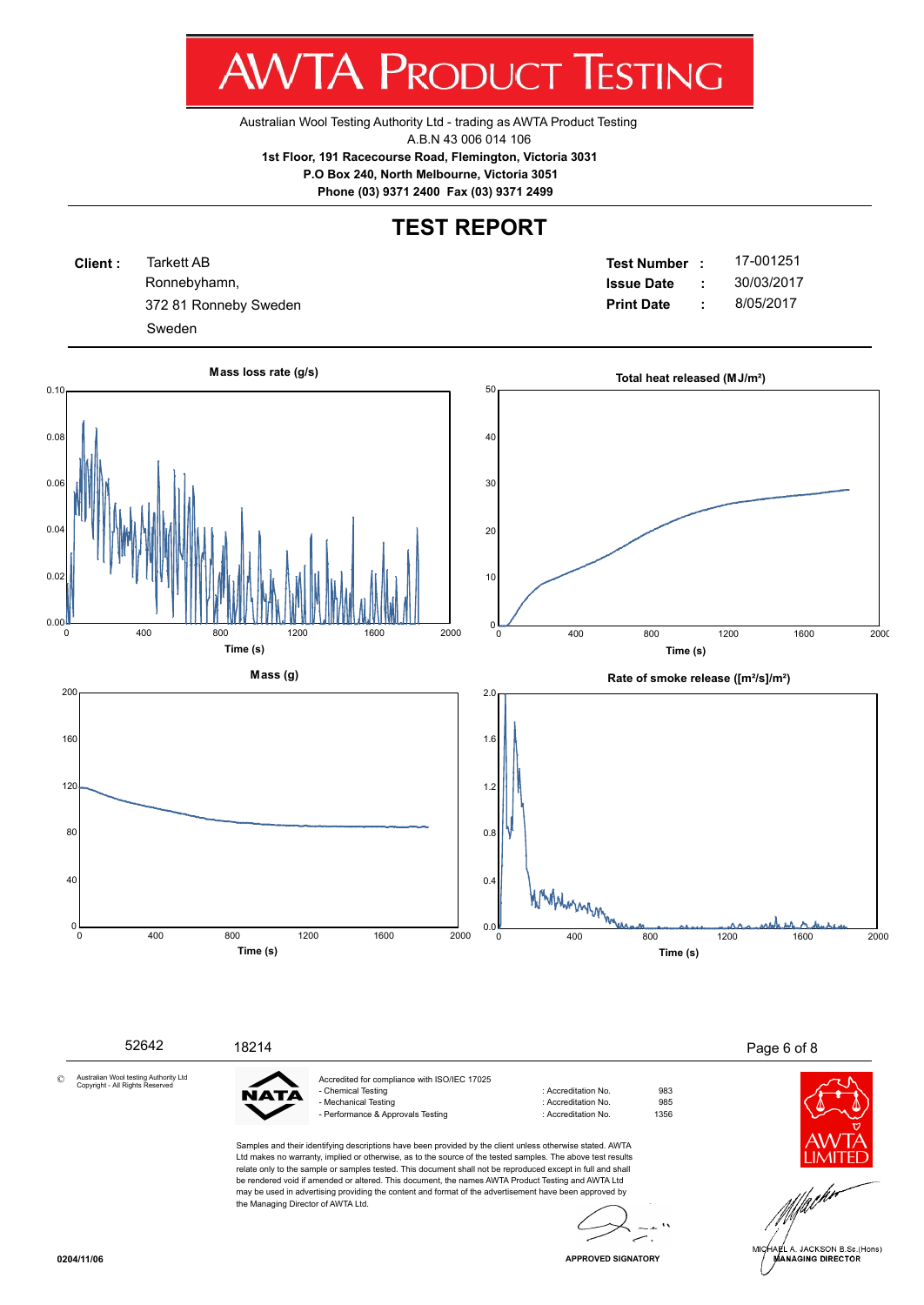Australian Wool Testing Authority Ltd - trading as AWTA Product Testing A.B.N 43 006 014 106

**1st Floor, 191 Racecourse Road, Flemington, Victoria 3031**

 **P.O Box 240, North Melbourne, Victoria 3051**

**Phone (03) 9371 2400 Fax (03) 9371 2499**

### **TEST REPORT**

| <b>Client:</b> | Tarkett AB<br>Test Number :                |  | 17-001251  |
|----------------|--------------------------------------------|--|------------|
|                | Ronnebyhamn,<br><b>Issue Date</b>          |  | 30/03/2017 |
|                | <b>Print Date</b><br>372 81 Ronneby Sweden |  | 8/05/2017  |
|                | Sweden                                     |  |            |

**Specimen :** 3